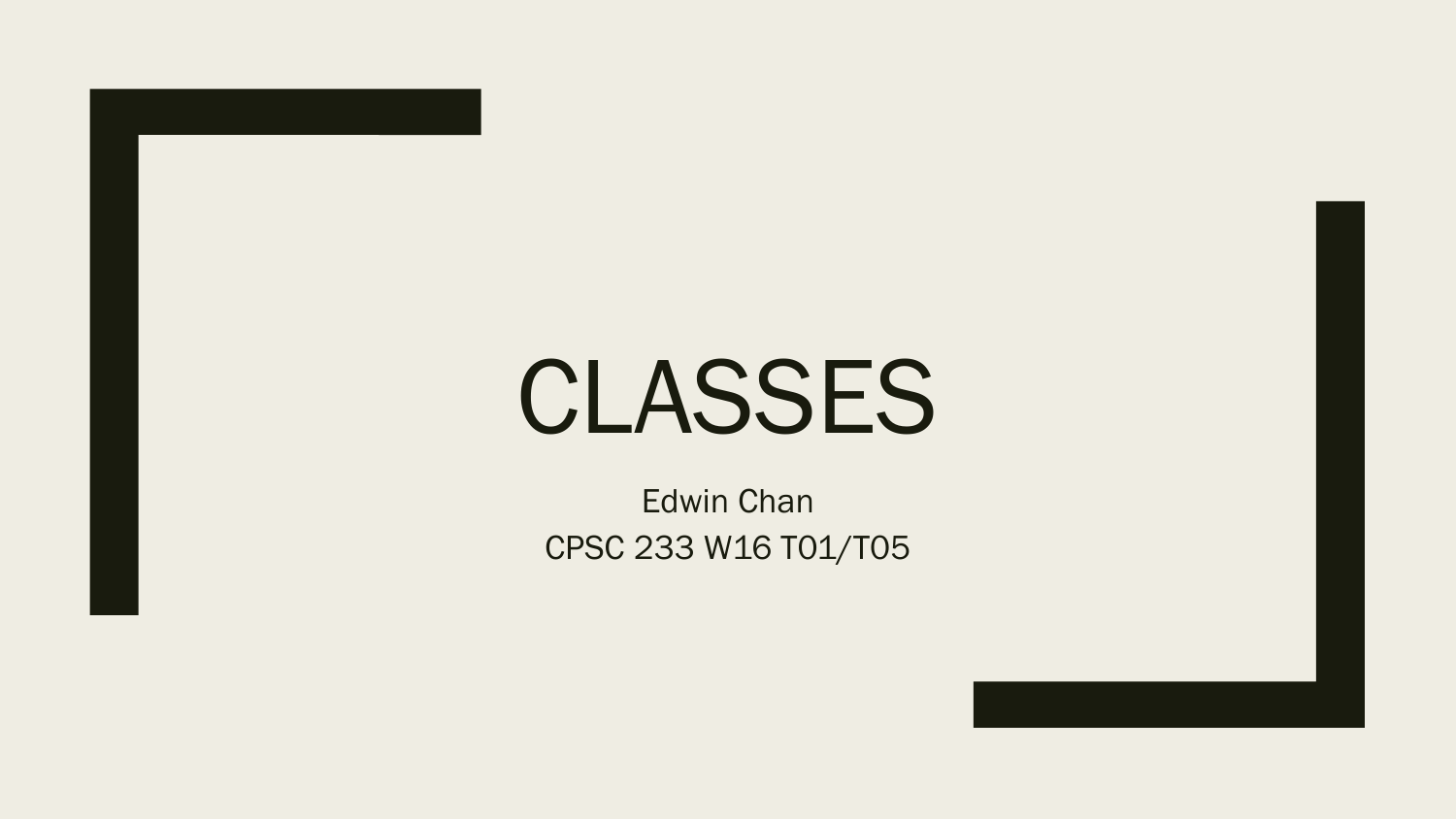Main() + Class

### MainProgram.java

```
public class MainProgram{
      public static void main(String[] args){
            Complex a, b;
            // Initializes real and imag to 0.0
            a = new Complex();
            // Initializes real to -3.0 and imag to 4.3
            b = new Comp/lex(-3.0, 4.3);}
}
```
This is a *main() function*. Main() functions are entry points into your program, they tell the interpreter where to start when it runs your program. In our examples and most of your assignments, your main program code will go here. The following slides will show you how to make use of other Classes inside your code here.

### Complex.java

}

```
// complex numbers
public class Complex \{private double real, imaginary;
      public Complex(double rVal, double iVal){
            real = rVal:
            imag = iVal;
      }
      public Complex(){
            real \geq 0.0:
            imag = 0.0;
```
On this side, there will always be a Class which the main() function interacts with.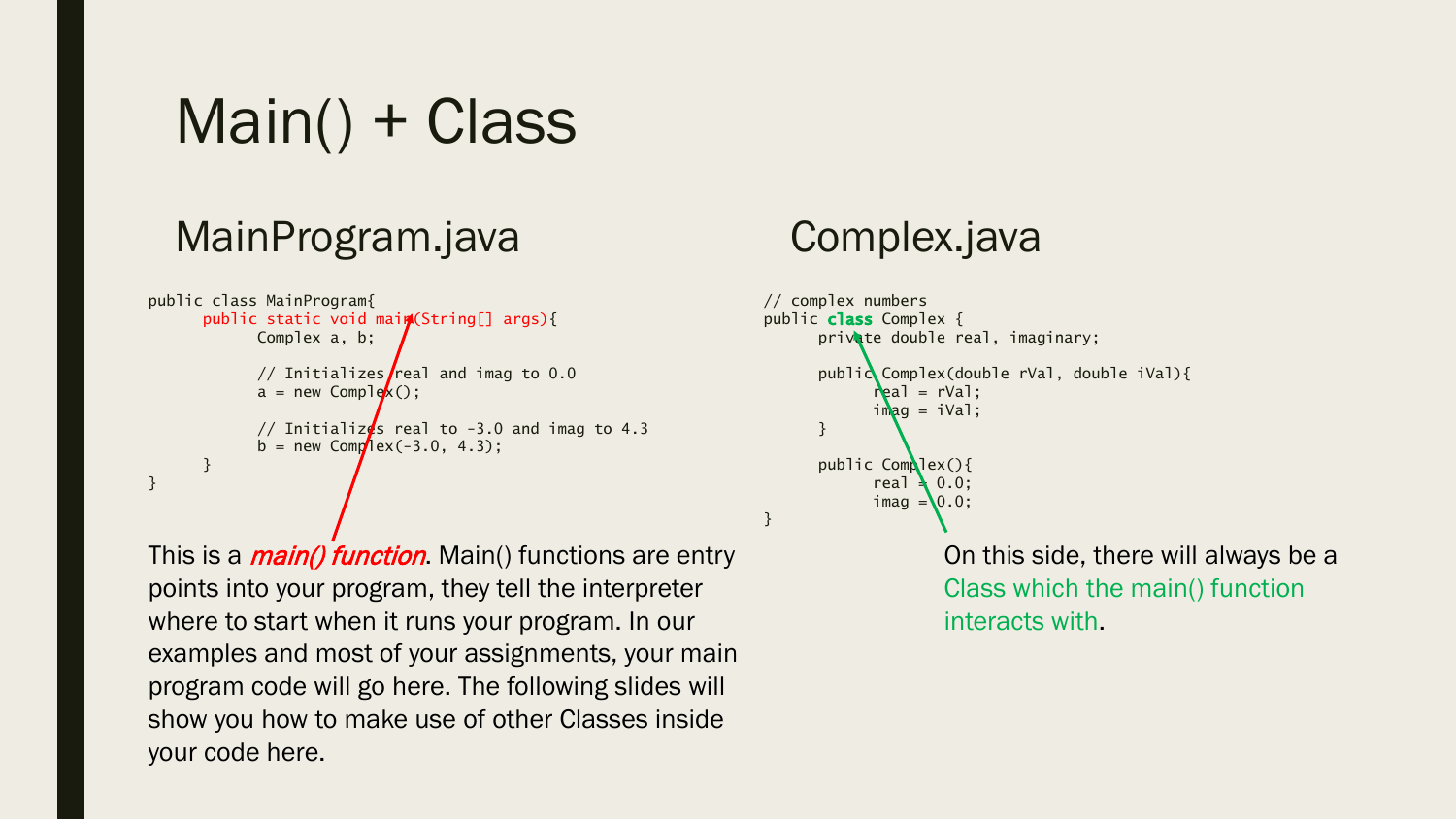### **Constructors**

### MainProgram.java

### Complex.java



Signature matching is when you call a constructor or method, and it looks for the matching one with the same signature.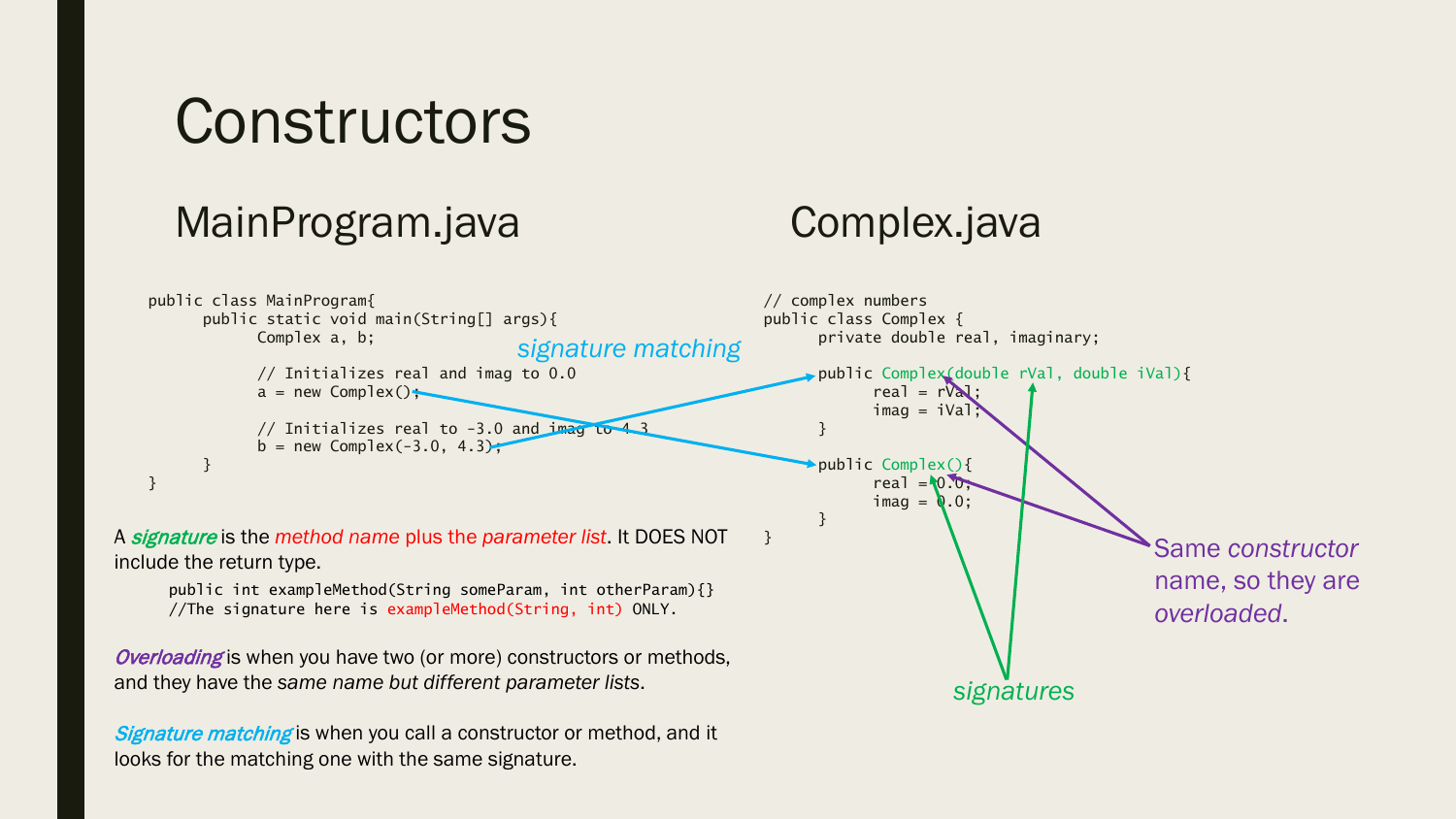### MainProgram.java

```
public class MainProgram{
      public static void main(String[] args){
            Complex a, b;
            // Initializes real and imag to 0.0a = new Complex();
            // Initializes real to -3.0 and imag to 4.3
            b = new Complex(-3.0, 4.3);
      }
}
                                                                   // complex numbers
                                                                   public class Complex {
                                                                         private double real, imaginary;
                                                                         publi\vec{k} Complex(double rVal, double iVal){
                                                                               real = rVal:
                                                                               imaq = iVal;
                                                                         }
                                                                         public Complex(){
                                                                               real = 0.0;
                                                                               imag = 0.0;}
                      a and b are instances of the Complex class
```
Complex.java

*a* and *b are objects* of *type Complex*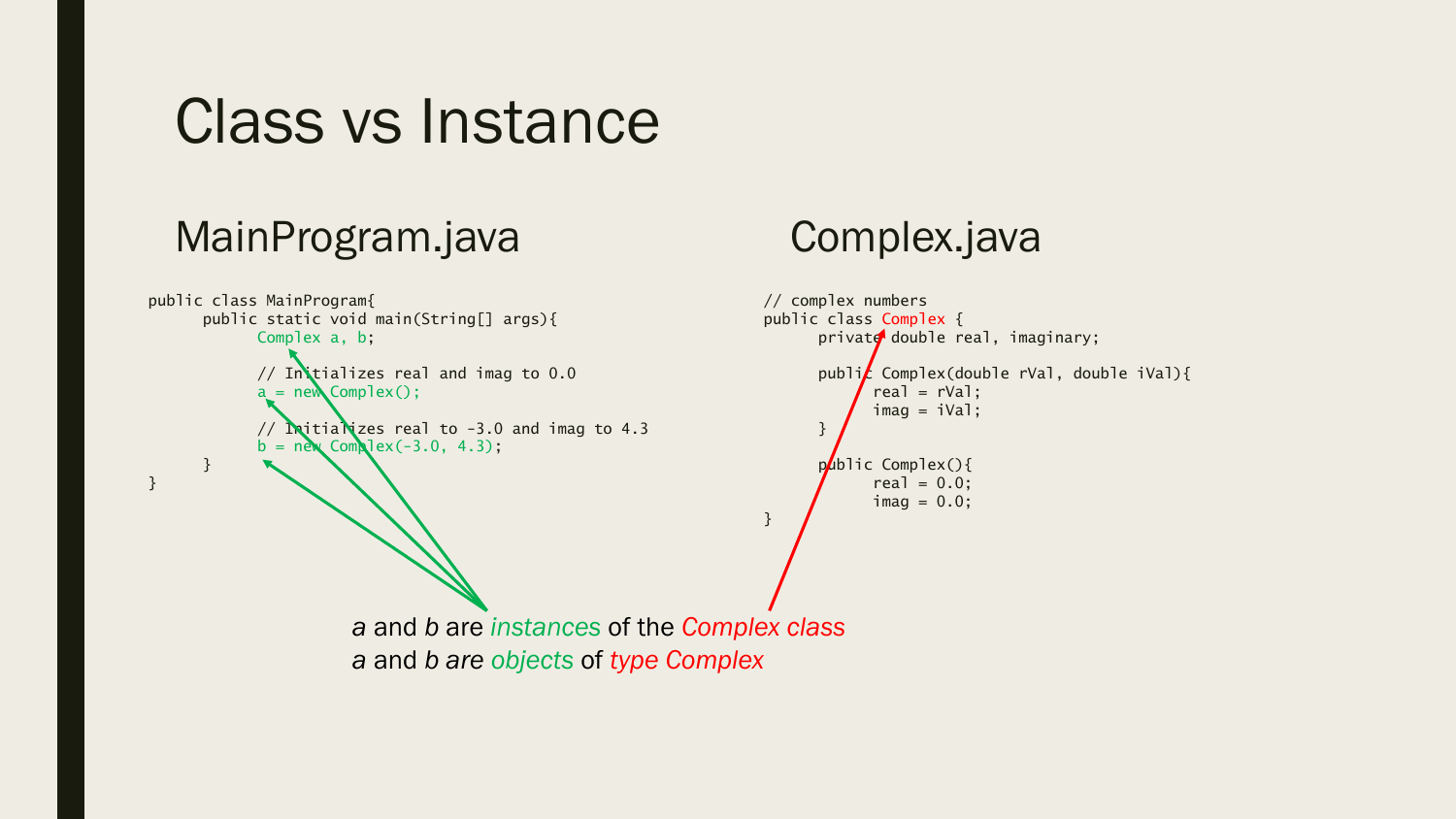### MainProgram.java

```
public class MainProgram{
      public static void main(String[] args){
            Point a, b;
           // Initializes points a(1,4) and b(7,10)
           a = new Point(1, 4);
           b = new Point(7, 10);// Let's call some instance methods
           a.setX(5); // a(5,4) b(7,10)b.setX(2); // a(5,4) b(2,10)b.setY(3); // a(5,4) b(2,3)}
}
```
Notice how Point instances *a B*  $\frac{1}{2}$ and *b* are independent of each other. They are separate objects, each with their own x and y values (instance variables).

### Point.java

```
// points
public class Point {
     private double x, y;
      private static int instances = 0;
      public void setX(double value) {
            x = value;
      }
     public void setY(double value) {
            y = value;}
      public static int numberInstances(){
            return instances;
      }
```
When we want to make changes to instance variables, we call instance methods.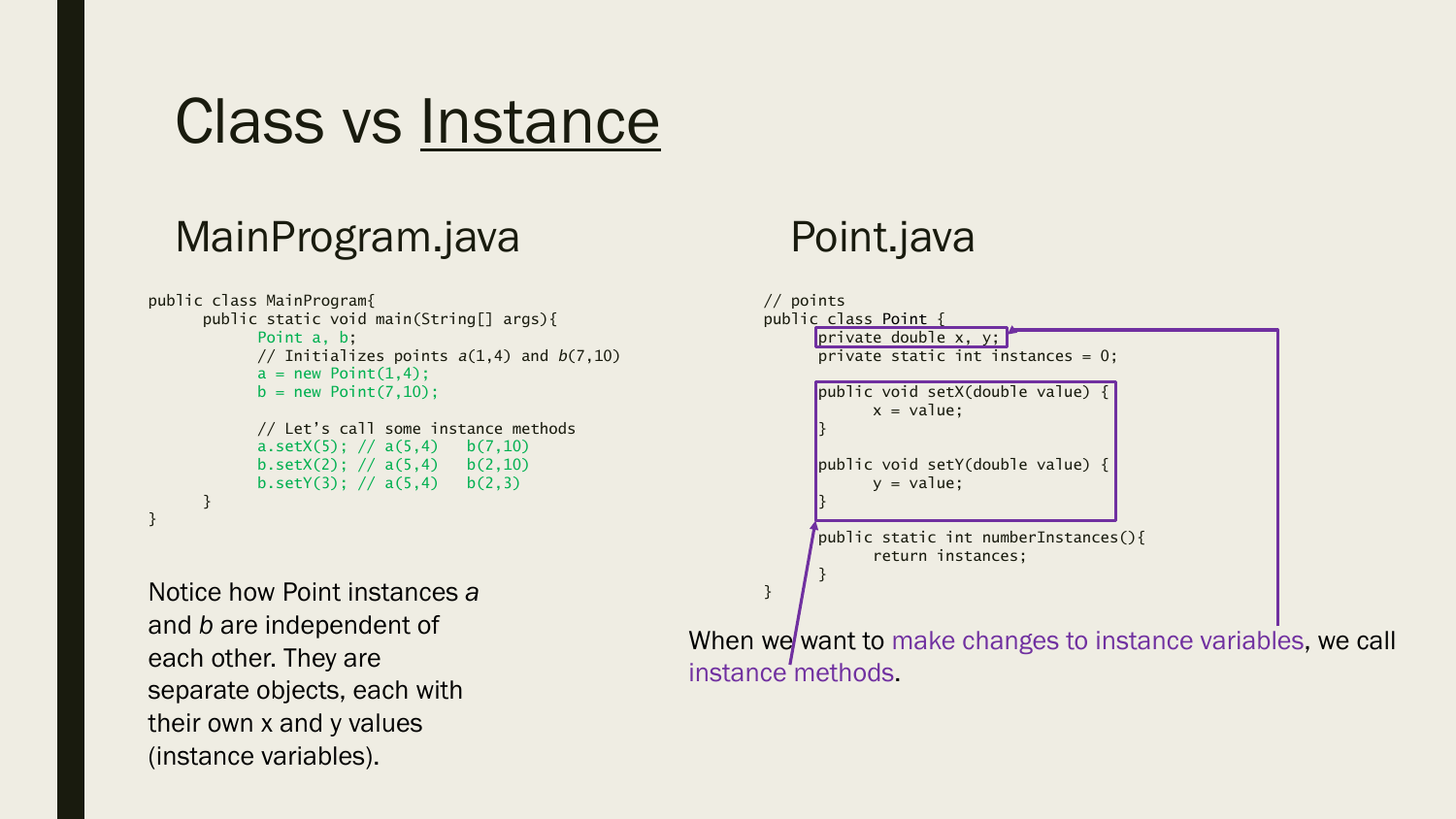### MainProgram.java

```
public class MainProgram{
      public static void main(String[] args){
           Point a, b, c;
           // Let's make a few Point objects
           a = new Point(1, 4);
           b = new Point(7, 10);c = new Point(5, -2);// How many Points do we have now?
           int numberOfPoints = \boxed{\text{Point.numberInstances()}};
      }
}
See how we call the class in the class \frac{1}{3}method using the class 
name (Point) and not one of 
the instances (a, b, c)?
```
### Point.java

```
// points
public class Point {
     private double x, y;
     private static int instances = 0;
     public Point(double xVal, double yVal){
           this.x = xVal;
           this.y = yVal;
           // Add one to the number of Points
           instances++;
     }
     public static int numberInstances(){
           return instances;
      }
              When we want to access class variables,
              we call class methods. Notice the static
              keyword in both.
```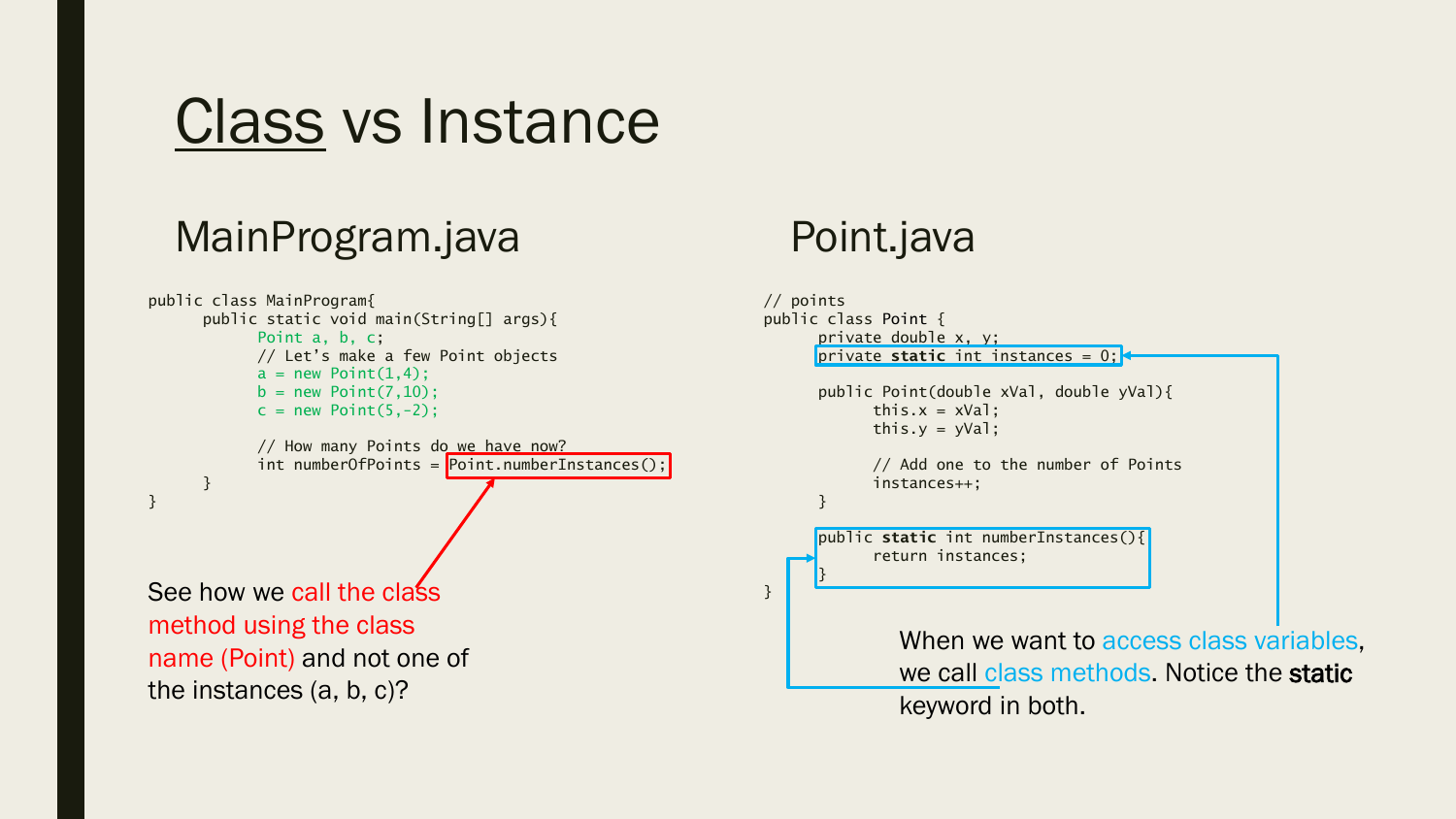#### MainProgram.java

```
public class MainProgram{
      public static void main(String[] args){
            // here we set aside space for three objects
            // of type Point, but we haven't actually made
            // them yet, that's why we still have 0 Points
            Point a, b, c;
            int numberOfPoints;
            numberOfPoints = Point_numberInstance(S): // 0
            // Let's make a few Point objects
            a = new Point(1, 4);
            b = new Point(7, 10);
            numberOfPoints = Point.numberInstances(); // 2
            c = new Point(5, -2):
            numberOfPoints = Point.numberInstances(); // 3
            a = b = c = null:
                                                                    }
            // we delete all the points
            // assume garbage collection is done here
            // we will cover that soon
            numberOfPoints = Point.numberInstances(); // 0
      }
}
Even if you delete every instance of Point, you can
```
still access the class methods and class variables.

### Point.java

```
// points
public class Point {
      private double x, y;
     private static int instances = 0;
      public Point(double xVal, double yVal){
            this.x = xVal;
            this.y = yVal;
            // Add one to the number of Points
            instances++;
      }
      public static int numberInstances(){
            return instances;
      }
```
Static means they are permanent, always there throughout your program's execution.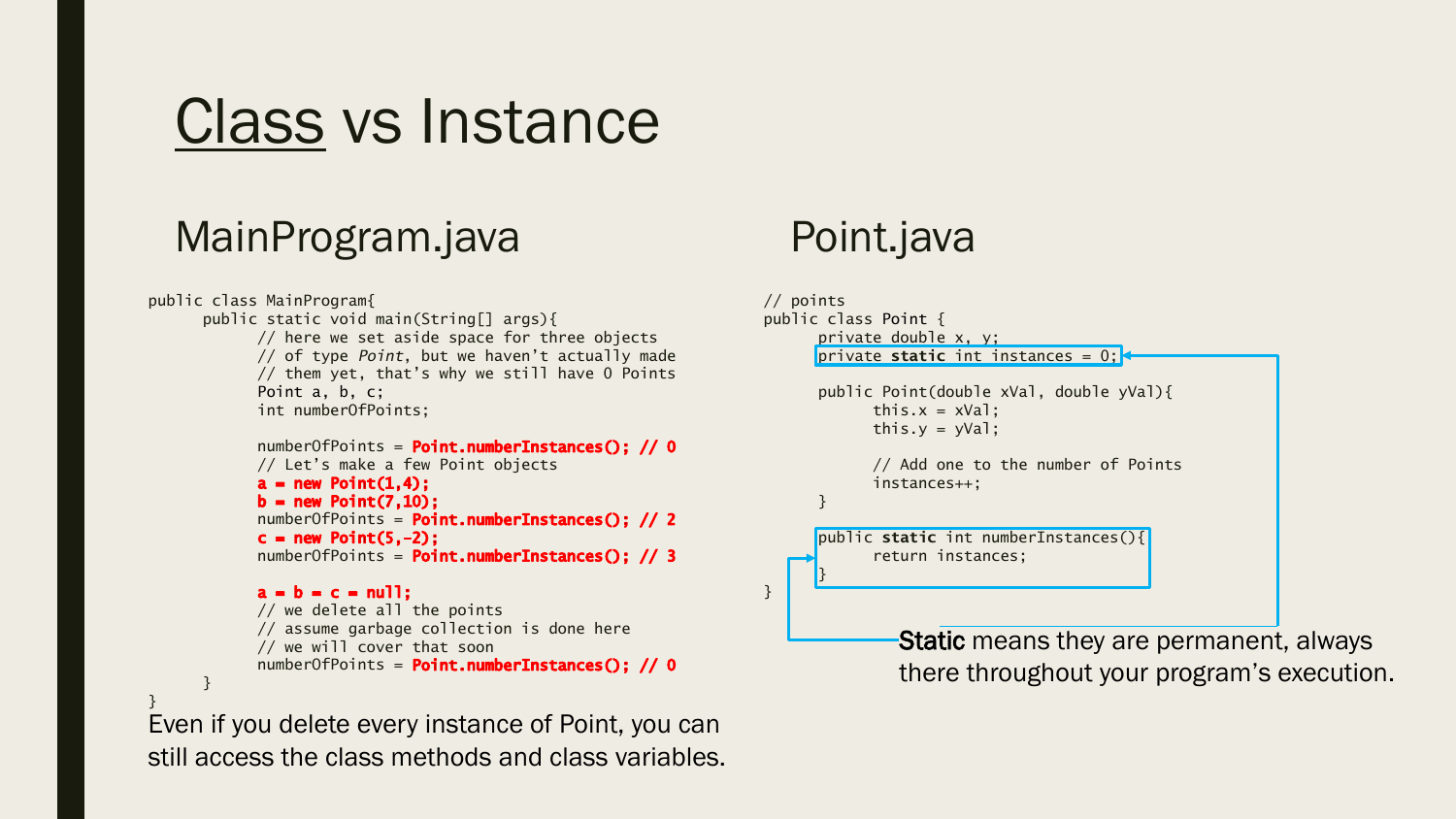# Access Control (public/private, get/set)

#### MainProgram.java

public class MainProgram{ public static void main(String[] args){ Student zelda = new Student("Princess", "Zelda"); // WRONG: directly accessing a private variable // This will not work, you will not even be able // to see the variable, much less change it. zelda.grade = 100; ERROR! Variable is private.// CORRECT: use public get/set methods // get/set methods AKA accessor/mutator methods zelda.setGrade(100); System.out.println(zelda.getGrade()); // 100 } } // students { } } OK! setGrade(int) and getGrade() are public instance methods.

### Student.java

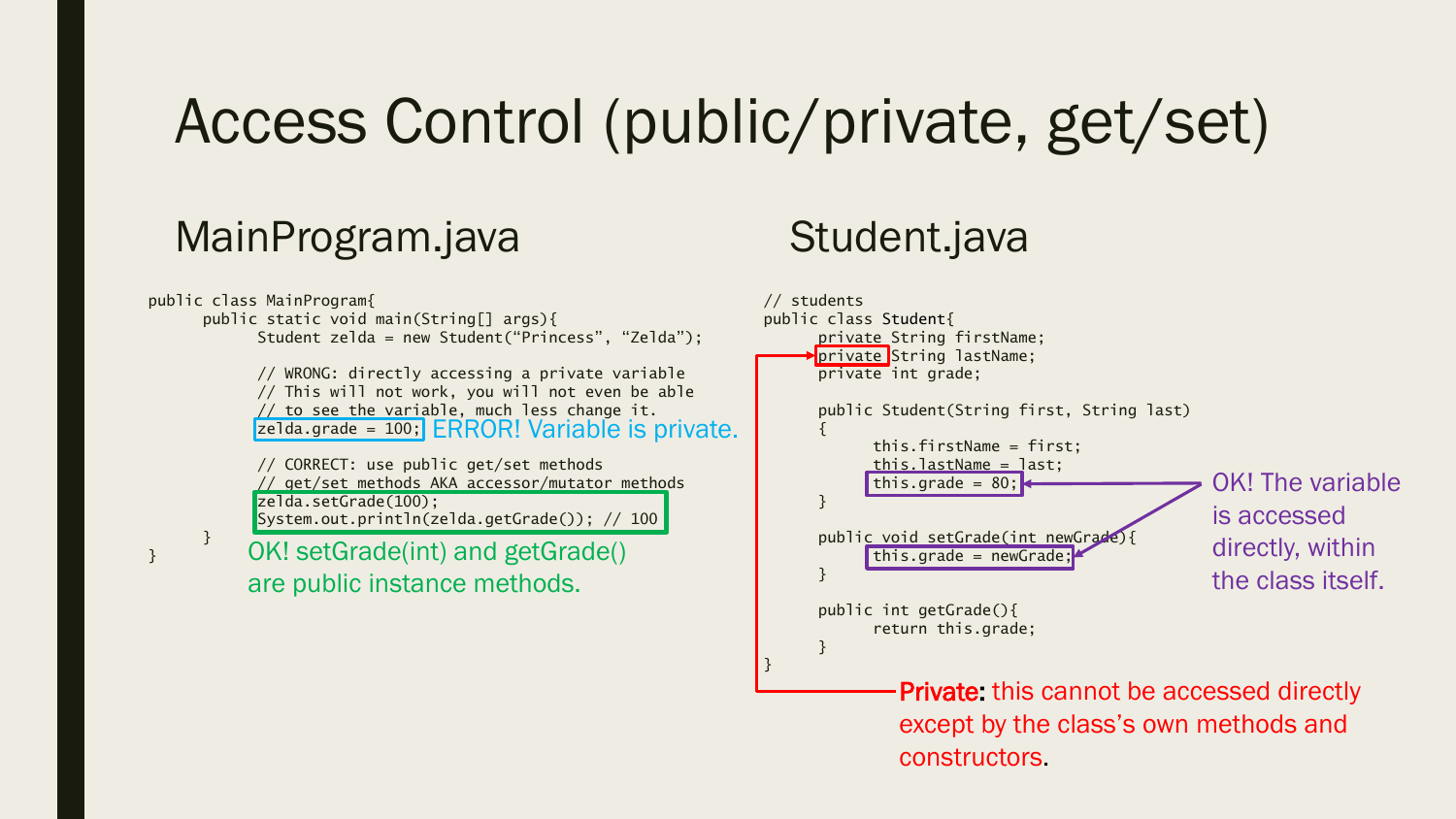## The *this* Keyword (self reference)

code which makes up the<br>origin object up the origin object

#### MainProgram.java

public class MainProgram{ public static void main(String[] args){ Point origin = new Point $(0, 0)$ ; }

}

If you imagine "going inside the *origin* object" or "looking at the code inside the *origin* object", then *this* inside *origin*'s code refers to *origin*. *this.x* here is really referring to the x field/variable in the Point instance called *origin,*  except we use *this* because we don't we don't have any other way to reference the object *(origin* is not defined in Point.java"*.*

### Point.java

// points Imagine going "ineidentle private double private double private double private double private double private  $\frac{1}{2}$ private double x; private double y;

{

}

}

public Point(double xVal, double yVal)

this. $x = xVal$ ; // best way this.y = yVal; // best way

The *this* keyword is a reference to a particular instance of a class, by the instance itself. For example, we make a Point *instance* called *origin*. Whenever we invoke a constructor or instance method for *origin*, the *this* refers to the instance *origin*.

Example on the next page >>>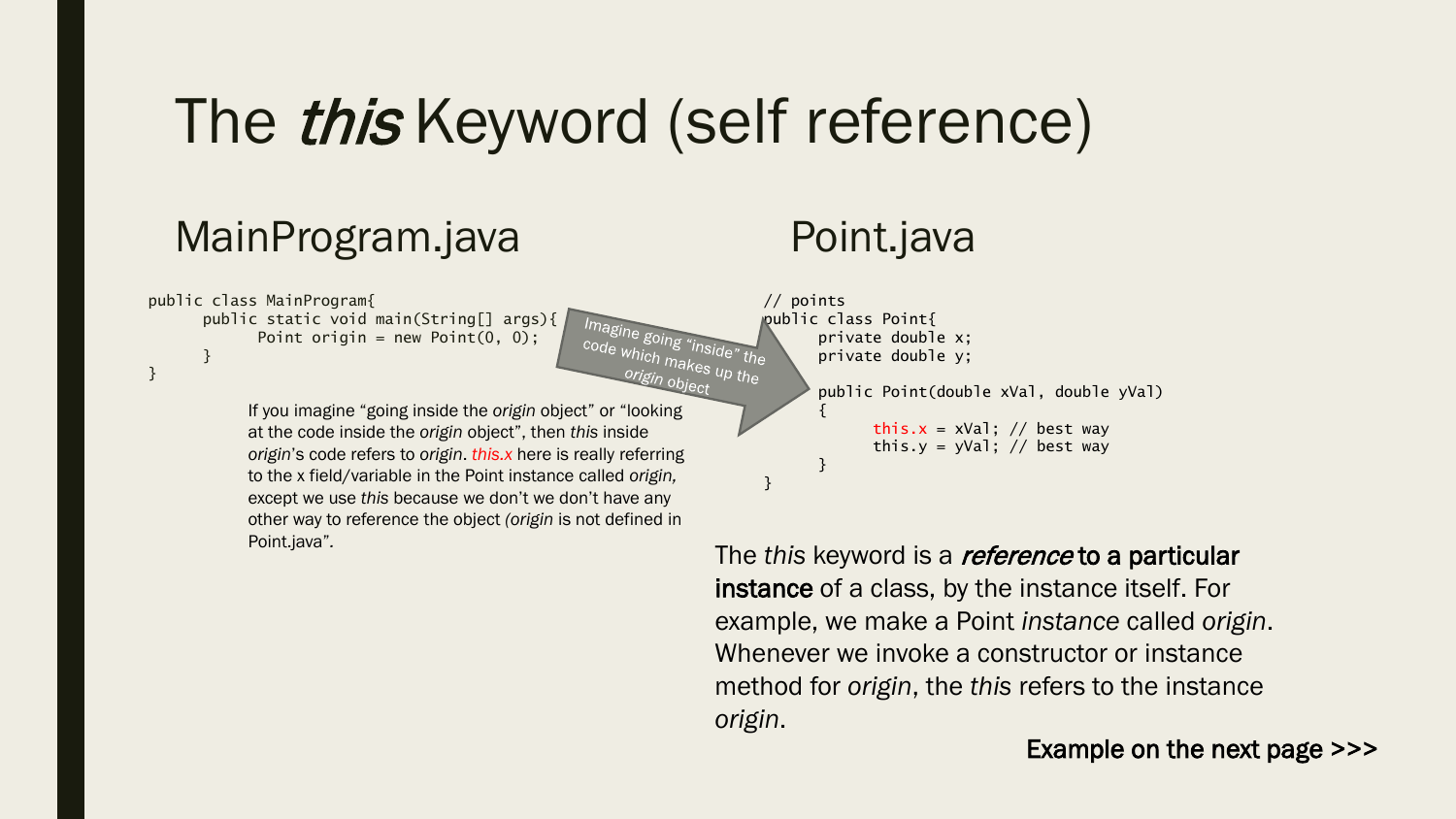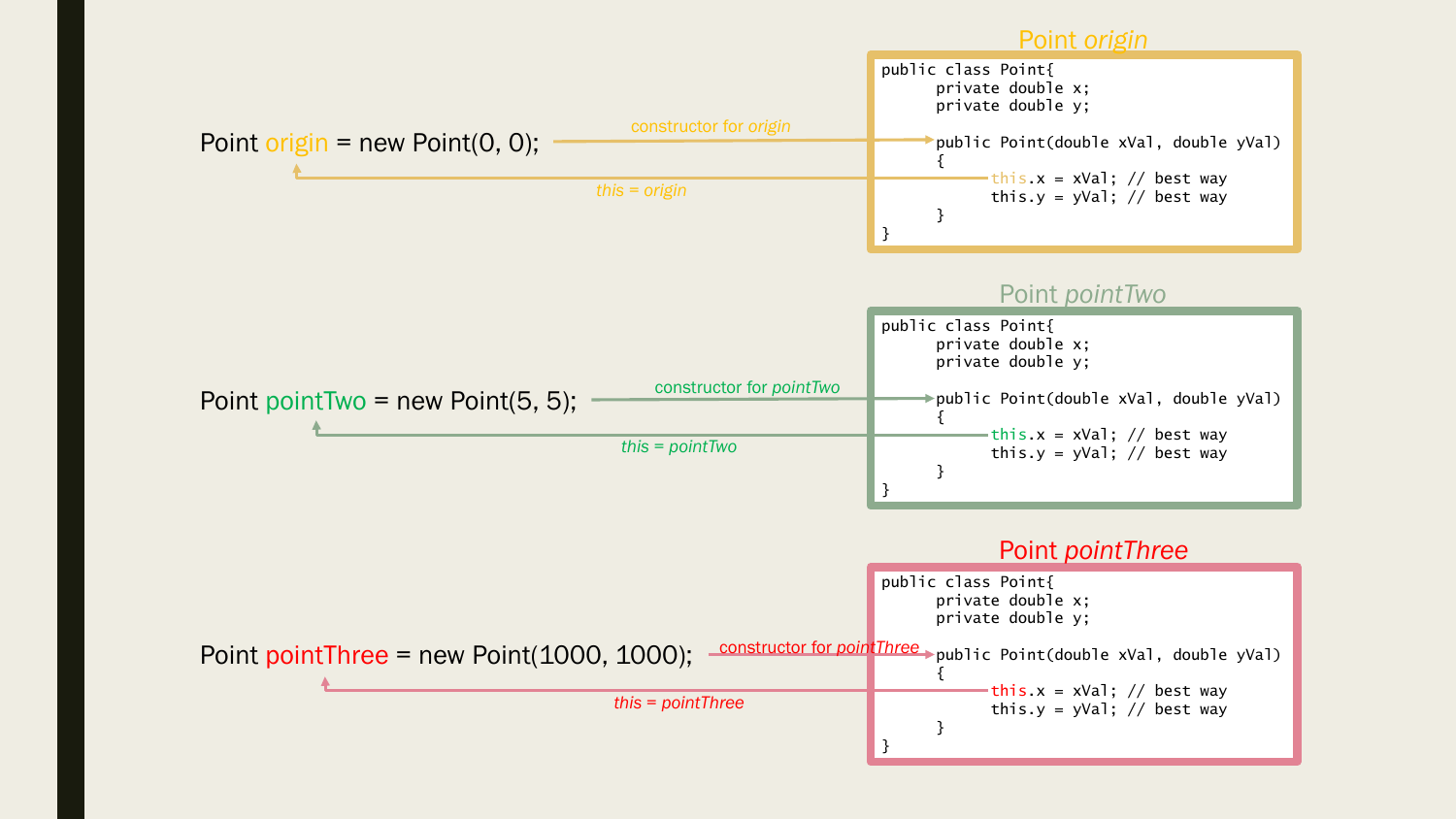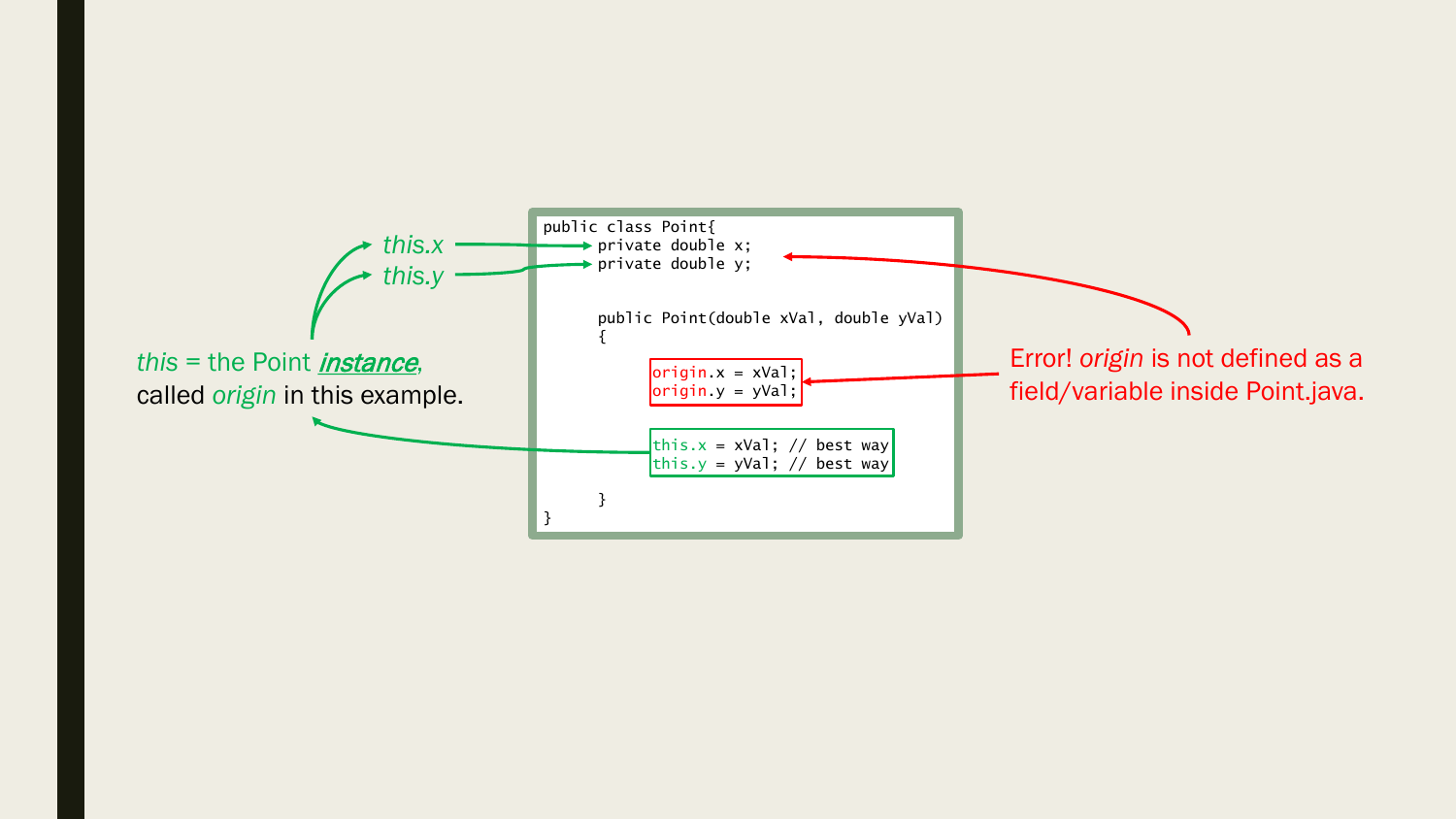# The *this* Keyword (self reference)

### MainProgram.java

### Point.java

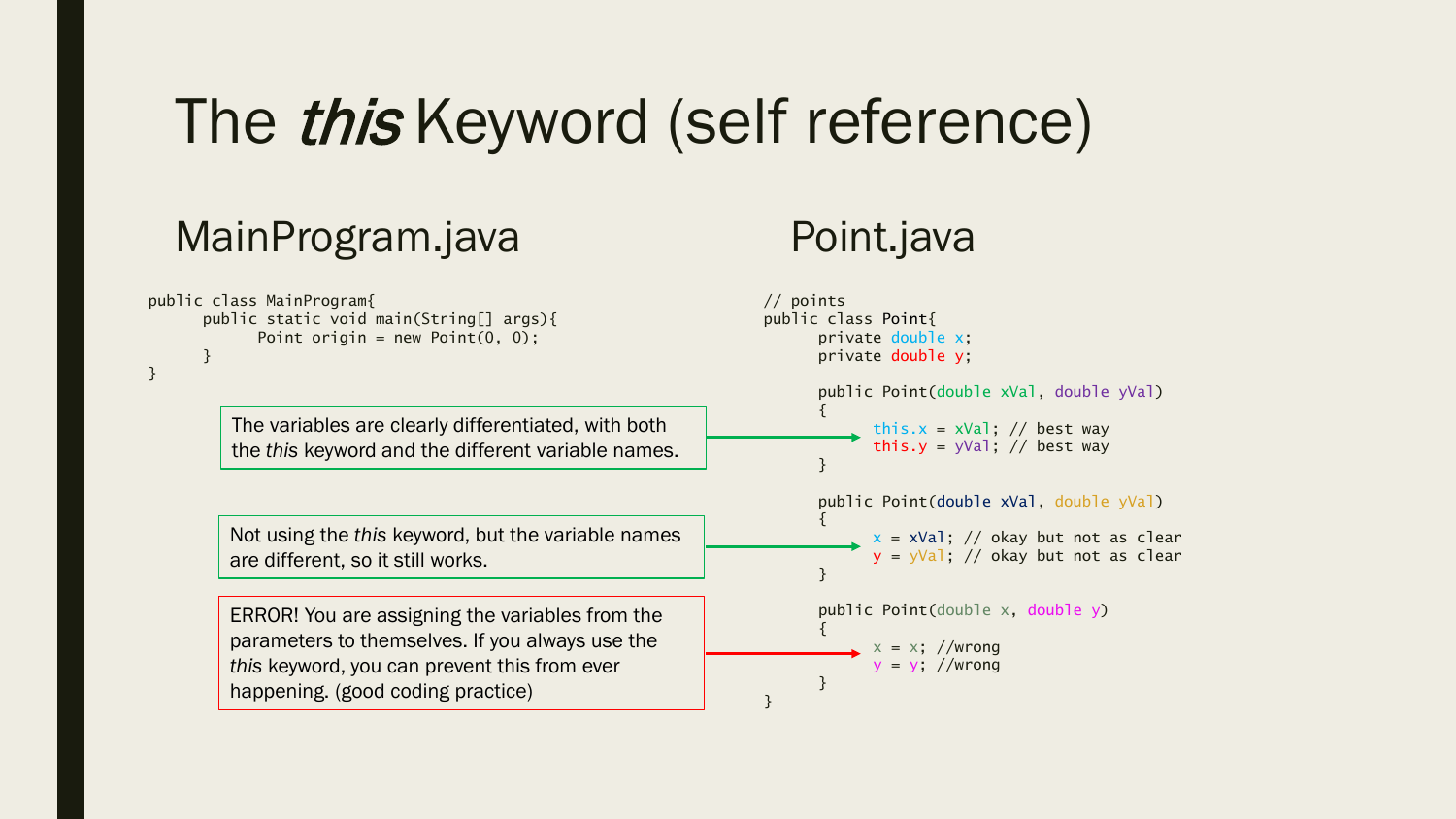# The *this* Keyword (calling constructors)

### MainProgram.java

### Point.java